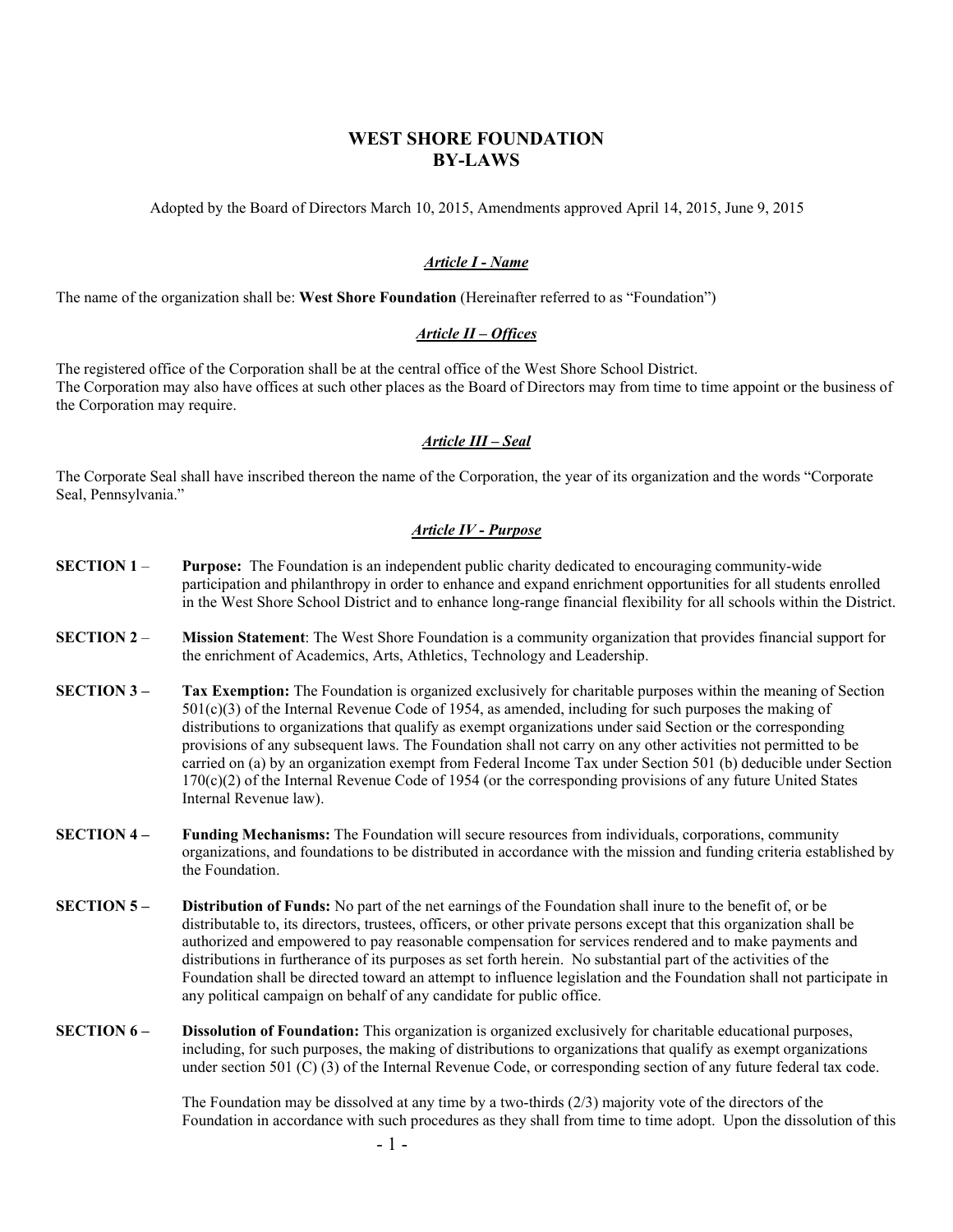organization, assets shall be distributed to another 501 (C) (3) organization for one or more exempt purposes within the meaning of Section 501(C) (3) of the Internal Revenue Code, or corresponding section of any future federal tax code, or shall be distributed to the federal government, or to a state or local government, for a public purpose. Any such assets not so distributed shall be disposed by a court of Competent Jurisdiction of the county in which the principal office of the organization is then located to such organization or organizations, as said Court shall determine, which are organized and operated exclusively for such purposes.

1.

#### *Article V - Board of Directors*

- **SECTION 1 Powers and Duties:** The business and affairs of this Corporation shall be managed by a Board of Directors.
- **SECTION 2 Number of Directors:** The number of directors shall not be less than fifteen (15) or more than twenty-one (21).
- **SECTION 3 Board Composition:** Those who are currently holding positions as Directors shall continue to hold their positions through June 30, 2018. Beginning July 1, 2018, ex-officio members of the board shall be the Superintendent and the Business Manager. Ex-officio members may include administrators, faculty representatives, and School Board members of the West Shore School District. Beginning July 1, 2018, ex-officio members shall not exceed seven (7). Additional directors shall be derived from the community at large.
- **SECTION 4 Voting Privileges:** With the exception of the Superintendent and the Business Manager, all members of Board shall have voting privileges. The Superintendent and Business Manager shall have voting rights on Committees.
- **SECTION 5 Manner of Selection and Term:** The current community members of the Board of Directors shall be divided into one-thirds, with the ending date of their term established as follows: Initial one-third – term ending June 30, 2018; Second one-third – term ending June 30, 2020; Third one-third – term ending June 30, 2022. They will be considered as having served one term. A term shall be defined as four (4) years. New directors approved prior to July 1, 2018, shall be considered to have started on July 1, 2018. Nominations for directors may be submitted by the nominating committee or by individual directors.
- **SECTION 6 Vacancies:** Except as otherwise stated in these by-laws, any vacancy occurring among the members of the Board of Directors shall be filled by a majority vote of the directors then in office. A director elected to fill a vacancy shall be elected only for the unexpired term of the predecessor.
- **SECTION 7 Quorum:** A majority of the directors shall constitute a quorum for the transaction of business at any meeting of the Board. Directors may not vote by proxy.
- **SECTION 8 Compensation:** No member of the Board of Directors shall receive, directly or indirectly, any compensation for his/her services as a director.
- **SECTION 9 Vacancy on Board When Member Fails to Attend Meetings or meet obligations and duties:** The Executive Committee can recommend, without prejudice to the Board, to vacate a seat if a Board Member is not meeting the standards set forth by the Foundation.

If any Foundation Board member shall neglect or refuse to attend three (3) successive regular meetings of the Board, without excuse, the remaining Board members may, by majority vote, declare the seat vacant and proceed to fill it in accordance with the by-laws.

**SECTION 10** – **Monetary Donation**: Board Members shall make an annual monetary donation to the Foundation.

#### *Article VI - Officers*

**SECTION 1** – **Positions and Qualifications:** The officers of the Foundation shall consist of a President, Vice-President, a Secretary, a Treasurer, and such other officers as the Board of Directors may from time to time appoint. Such officers may come from the Board of Directors.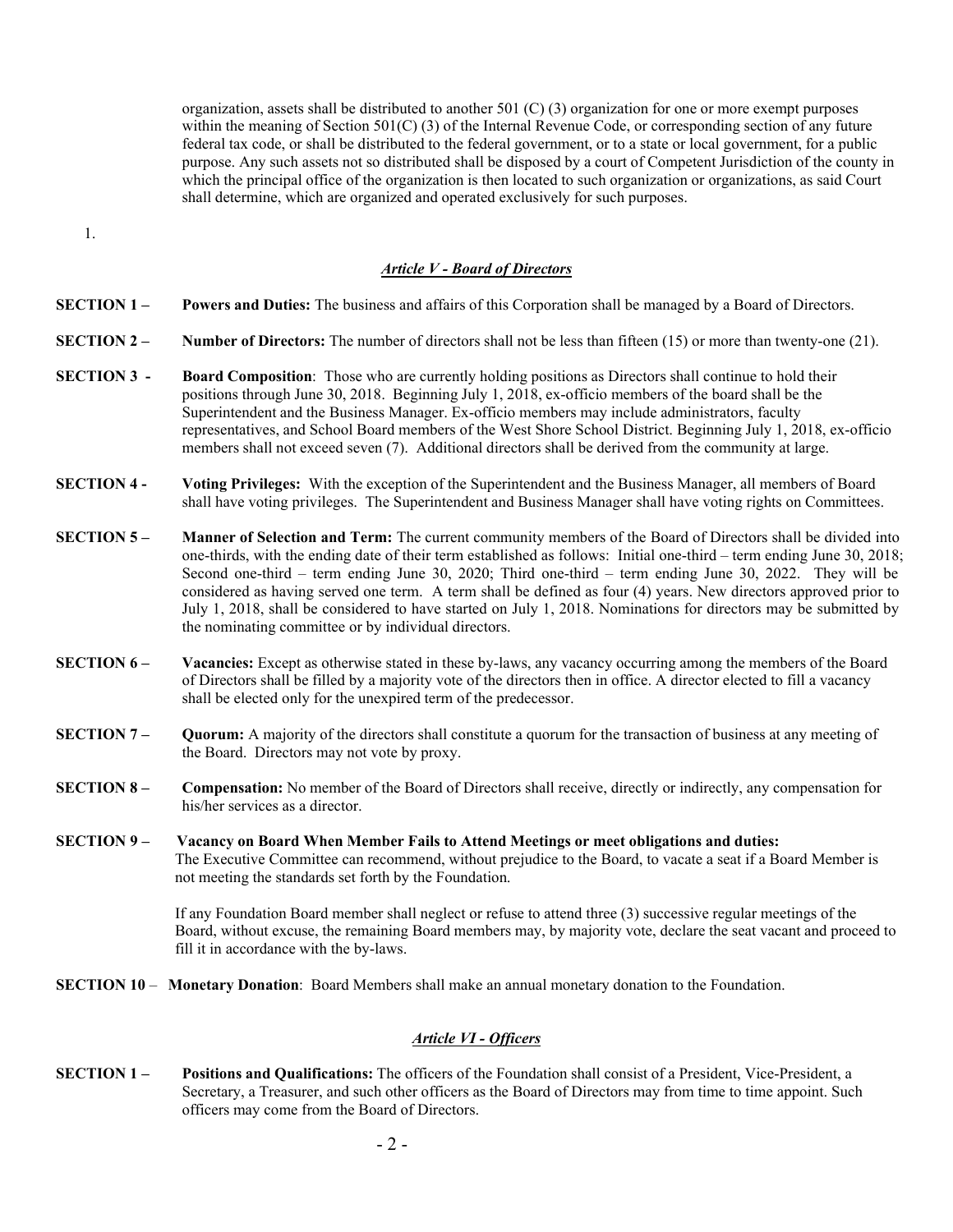| <b>SECTION 2 –</b> | Election and Term of Office: The officers of the Foundation shall be elected at the Annual meeting of the Board.   |
|--------------------|--------------------------------------------------------------------------------------------------------------------|
|                    | Vacancies may be filled at any meeting of the Board of Directors. Each officer shall hold office for two years and |
|                    | until a successor shall have been duly elected and installed. Current Officers shall hold office through June 30,  |
|                    | 2018.                                                                                                              |

- **SECTION 3 President:** Subject to the control of the Board of Directors, the president shall have general supervision of the affairs of the Foundation. The president shall preside at all meetings of the Board of Directors, and shall have such other duties as may be prescribed by the Board. The President shall serve as an Ex-officio member of all committees, with the exception of the Nominating Committee.
- **SECTION 4 Vice-President:** In the absence of the President, the Vice-President shall perform the duties of the President. The Vice-President shall have such other powers and duties as may be assigned by the Board.
- **SECTION 5 Secretary:** The Secretary shall be responsible for the minutes of all meetings of the Board of Directors and Members. The Secretary shall perform such additional duties as shall be assigned by the Board.
- **SECTION 6 Treasurer:** The Treasurer shall be responsible for the accounting of all monies of the Foundation, including depositing and investing them in accordance with all policies adopted by the Board. He/She shall render to the Directors, at the regular meetings of the Board, or whenever they require it, an account of all transactions. The Treasurer shall have such additional powers and duties as may be assigned by the Board. The Treasurer may be bonded, at the expense of the Foundation, at the discretion of the Board of Directors. Checks or demands for money and notes of the Corporation shall be signed by the Treasurer and/or Business Manager, or the Board appointed representative.

# *Article VI - Directors' And Officers' Liability And Indemnification*

### **SECTION 1 – POWERS AND PERSONAL LIABILITY:**

- a) **General Rule:** Unless otherwise provided by statue, all powers vested by law in the Foundation and all other business and/or affairs of the Foundation shall be exercised by or under the authority of the Board of Directors.
- b) **Standard of Care Justifiable Reliance:** Any director shall stand in fiduciary relation to the Foundation and shall perform his/her duties in good faith and in a manner the director reasonably believes to be in the best interests of the Foundation. Thereby, any director shall use such care, including reasonable inquiry, skill and diligence, as a person of ordinary prudence would use under similar circumstances. In performing his/her duties, a director shall be entitled to rely in good faith on information, opinions, reports, financial statements and/or other financial data, as prepared or presented by any of the following:
	- (1) One or more officers or employees of the Foundation whom the director reasonably believes to be reliable and competent in the matters presented.
	- (2) Counsel, public accountants or other persons as to matters which the director reasonably believes to be within the professional or expert competence of such person
	- (3) A committee of the Board upon which the director does not serve, duly designated in accordance with law, as to matters within its designated authority, which committee the director reasonably believes to merit confidence.

A director shall not be considered to be acting in good faith if the director has knowledge concerning the matter in question that would cause his/her reliance to be unwarranted.

c) **Consideration of Factors in Discharging the Duties of Their Respective Positions:** The Board of Directors, committees of the Board, and/or individual directors may, in working towards the best interests of the Foundation, consider the effects of any action upon employees, participants in Foundation activities, local communities as well as any other pertinent factors. The consideration of those factors shall not constitute a violation of subsection (b).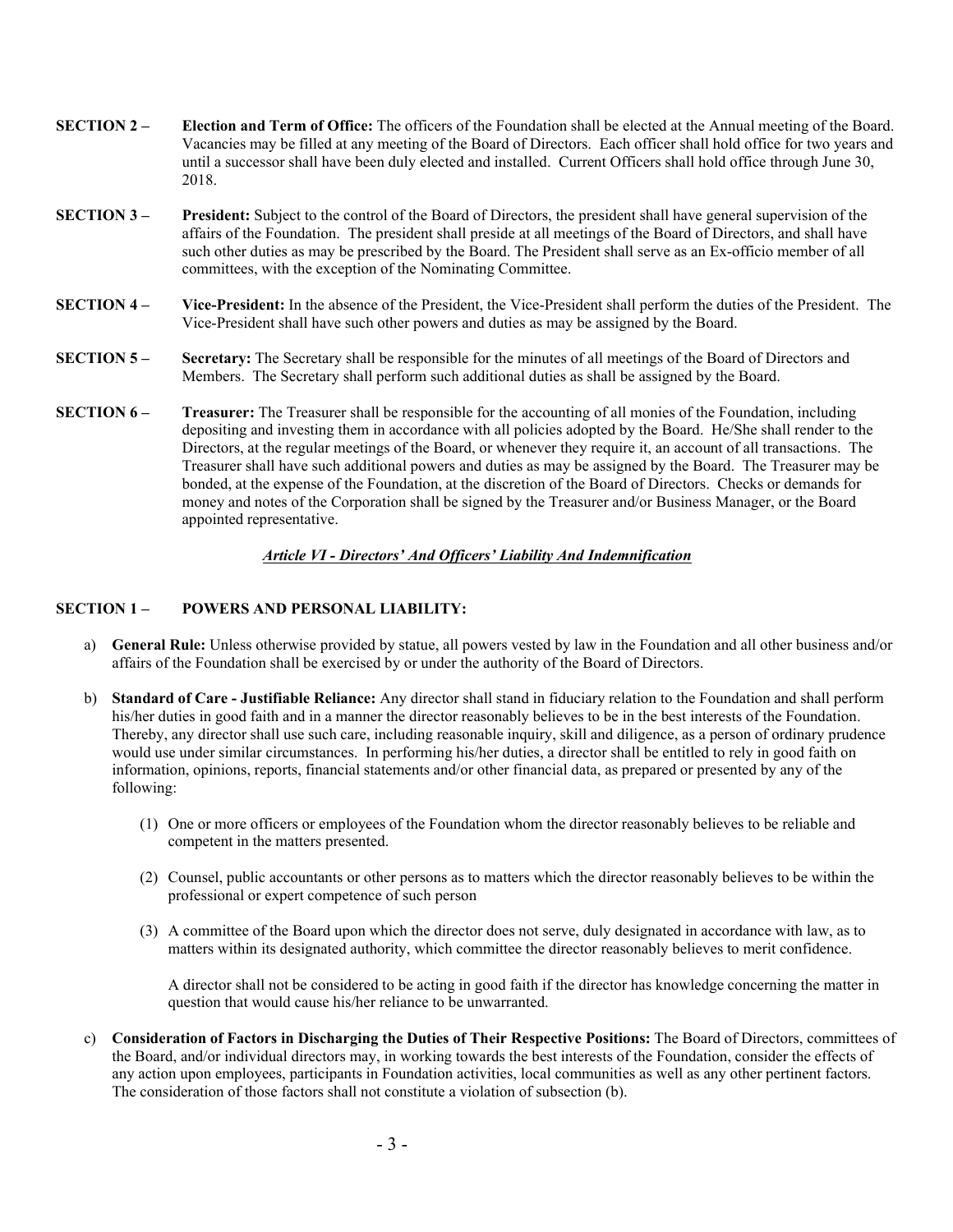d) **Presumption:** Absent breach of fiduciary duty, lack of good faith or self-dealing, actions taken as a director or any failure to take any action shall be presumed to be in the best interest of the Foundation.

### e) **Personal Liability of Directors:**

- (1) A director shall not be personally liable, as such, for monetary damages for any action taken, or any failure to take action, unless:
	- 1. the director has breached or failed to perform the duties of his/her office under this section; and
	- 2. the breach or failure to perform constitutes self-dealing, willful misconduct or recklessness.
- (2) The provisions of paragraph (1) shall not apply to the responsibility or liability of a director pursuant of any criminal statues or the liability of a director for payment of taxes pursuant of local, State, or Federal law.
- f) **Notification of Dissent:** A director who is present at a meeting of the Board of Directors, or of a committee of the board, at which action on any Foundation matter is taken shall be presumed to have assented to the action taken unless he/she takes one or more of the action noted below:
	- Had his or her dissent entered into the Minutes of the meeting
	- Files a written dissent of the action with the Secretary before adjournment
	- Files a written dissent immediately after adjournment

The right to dissent shall not apply to a director who voted in favor of the action.

Nothing in this section shall bar a director from asserting that the Minutes of the meeting incorrectly omitted his/her dissent if, promptly upon receipt of a copy of such Minutes, the director notifies the secretary in writing, of the asserted omission or inaccuracy.

#### **SECTION 2 – INDEMNIFICATION:**

#### **SECTION 2.1 – Scope of Indemnification:**

- **a)** General Rule: The Foundation shall indemnify a representative against any liability in connection with any proceeding in which such indemnified representative may be involved as a party or by reason of the fact that such person is, or was, serving in an indemnified capacity. Such indemnification shall include, without limitation, liabilities resulting from any actual or alleged breach or neglect of duty, error, misstatement or misleading statement, negligence, gross negligence or other act so giving rise to strict or product liability, except:
	- **(1)** where such indemnification is expressly prohibited by applicable law;
	- **(2)** where the conduct of the indemnified representative, having been finally determined pursuant to Section 2.6 or otherwise, has;
		- **(a)** constituted willful misconduct or recklessness within the meaning of 15 PA C.S. 513(b) and 1746(b) and 42 PA C.S. 8365(b)..or any superseding provision of law sufficient in the circumstances to bar indemnification against liabilities arising from conduct; or
		- **(b)** received from the Foundation a personal benefit to which the indemnified representative was not legally entitled;
	- **(3)** to the extent such indemnification has been determined in a final adjudication pursuant to Section 2.6 to be otherwise unlawful.
- **b) Partial Payment:** If an indemnified representative is entitled to indemnification in respect of portion, but not all, of any liabilities to which such person may be subject, the Foundation shall indemnify such indemnified representative to the maximum extent for such portion of the liabilities.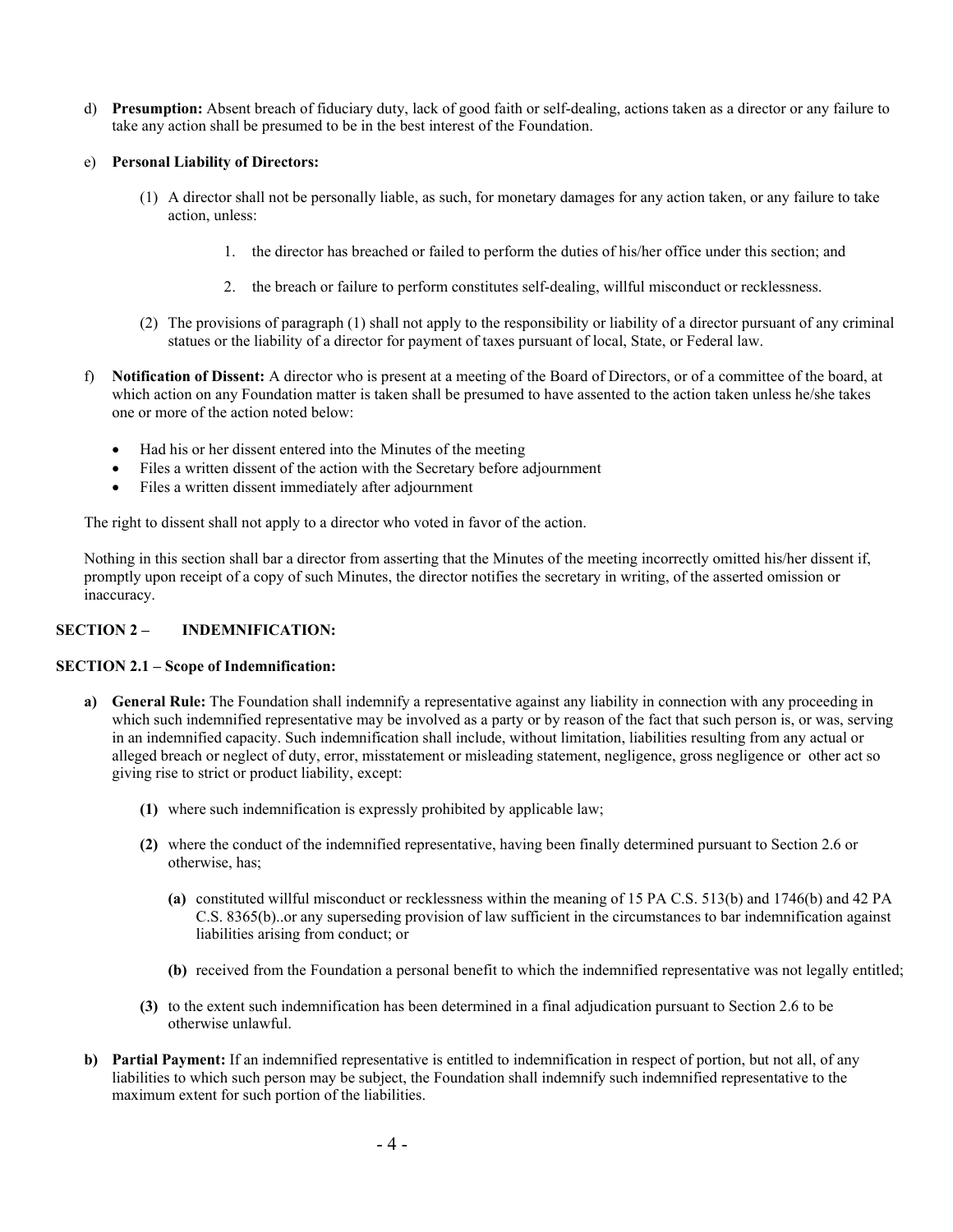- **c) Presumption:** The termination of a proceeding by judgment, order, settlement, or conviction or upon plea of nolo contendere or its equivalent shall not of itself create a presumption that the indemnified representative is not entitled to indemnification.
- **d) Definitions:** (for purposes of this Article):
	- **(1) "indemnified capacity"** means any and all past, present, and future service by an indemnified representative in one or more capacities as a director, officer, employee or agent of the Foundation or as fiduciary or trustee of another foundation, corporation, partnership, joint venture, trust, employee benefit plan, or other entity or enterprise;
	- **(2) "indemnified representative"** means any and all directors and officers of the Foundation and any other person designated as an indemnified representative by the Board of Directors of the Foundation (which may include any person serving at the request of the Foundation, as a director, officer, employee, agent, fiduciary, or trustee of another foundation, corporation, partnership, joint venture, trust, employee benefit plan, or other entity or enterprise);
	- **(3) "liability"** means any damage, judgment, amount paid in settlement, fine, penalty, punitive damages, excise tax assessed with respect to an employee benefit plan, or cost or expense, of any nature (including, without limitation, attorneys' fees and disbursements);
	- **(4) "proceeding"** means any threatened, pending or completed action, suit, appeal, or other proceeding of any nature whether civil, criminal, administrative or investigative, whether formal or informal, and whether brought by or in the right of the Foundation, a class of its security holders or otherwise.
- **SECTION 2.2 Proceedings Initiated by Indemnified Representatives:** Not withstanding any other provision of this Article, the Foundation shall not indemnify under this Article an otherwise indemnified representative for any liability incurred in a proceeding initiated by the person seeking indemnification. However, this shall not be deemed to include counter claims or affirmative defenses. In addition, the Foundation shall not indemnify an otherwise indemnified representative who is participating in (as an intervener or amicus curia) in such a proceeding. This position shall hold unless such initiation of or participation in the proceeding is authorized, either before or after its commencement, by the affirmative vote of a majority of the directors in office. This section does not apply to a reimbursement of expenses incurred in successfully prosecuting or defending arbitration under Section 2.6 or otherwise successfully prosecuting or defending the right of an indemnified representative granted by or pursuant to this Article.
- **SECTION 2.3 Advancing Expense:** The Foundation shall pay the expenses, including attorney's fees and disbursement fees, incurred in good faith by an indemnified representative in advance of the final disposition of a proceeding described in Section 2.1 or of a proceeding initiated by, or participated in, by an indemnified representative who has authorization of the Board pursuant to Section 2.2. This payment shall occur even if it is ultimately determined, pursuant to Section 2.6, that such representative is not entitled to be indemnified by the Foundation pursuant to this Article. The financial ability of an indemnified representative to repay any such payment shall not be taken into consideration in the determination to make such an offer.
- **SECTION 2.4 Securing of Indemnified Obligations:** To effect, satisfy, or secure the indemnification obligations provided herein, or otherwise, the Foundation may upon Board approval, maintain insurance, obtain a letter of credit, act as a selfinsurer, create a reserve, trust, escrow, cash collateral, or other fund or account. It may also enter into indemnification agreements, pledge or grant a security interests in any assets or properties in such amounts, at such costs, and upon such other terms and conditions as the Board of Directors shall deem appropriate. Absent fraud, the determination of the Board of Directors with respect to such amounts, costs, terms and conditions shall be conclusive against security holders, officers, and directors and shall not be subject to being voided.
- **SECTION 2.5 Payment of Indemnification:** An indemnified representative shall be entitled to indemnification within thirty (30) days after a written request for indemnification has been delivered to the Secretary of the Foundation.

### **SECTION 2.6 – Arbitration:**

**a) General Rule:** Any dispute related to the right of indemnification, contribution or advancement of expenses as provided under this Article, except with respect to indemnification for liabilities arising under the Securities Act of 1933, that the Foundation has undertaken to submit to a court for adjudication, shall be decided by arbitration in the metropolitan area in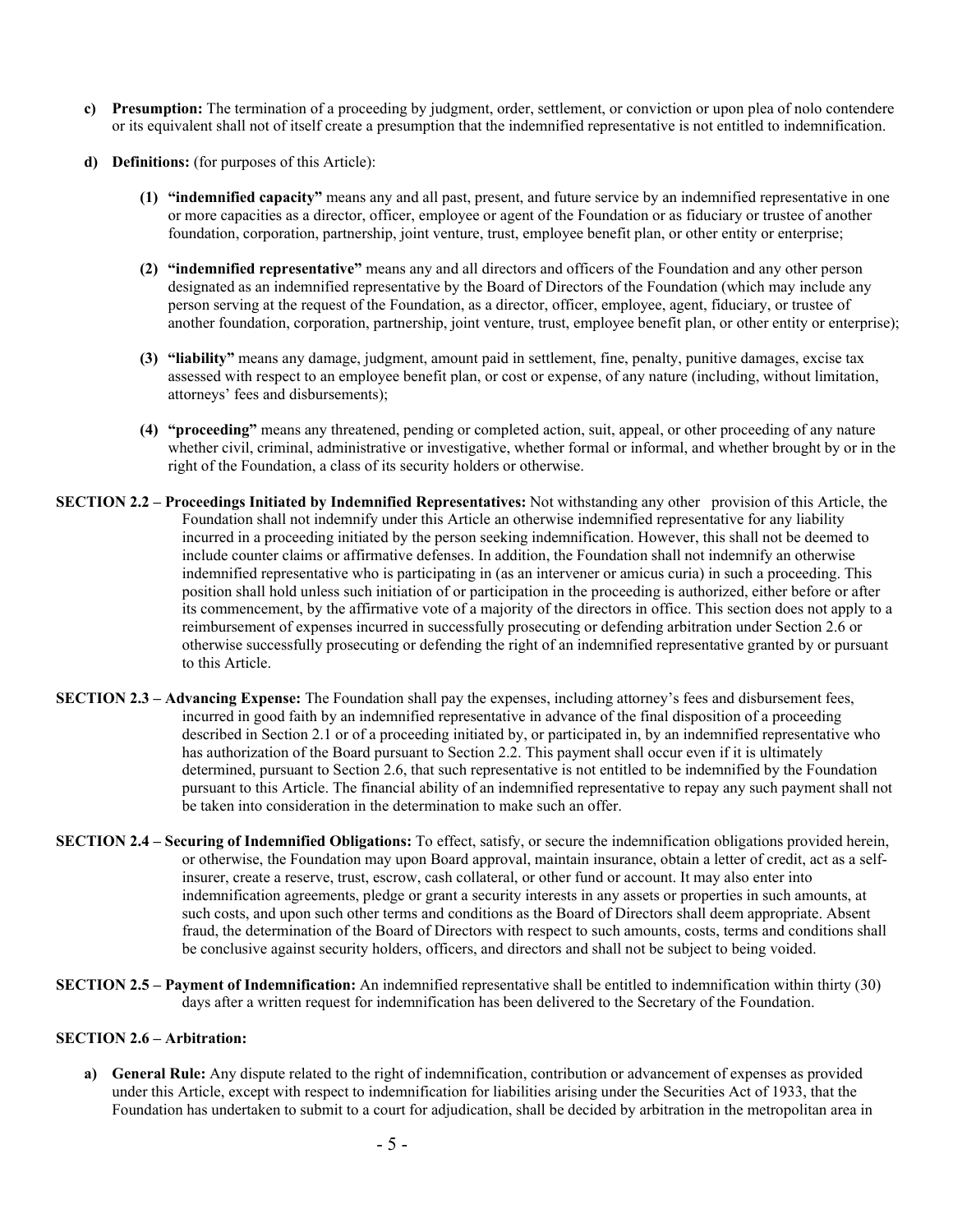which the principal executive offices of the Foundation are located at the time. Such arbitration shall be in accordance with the commercial arbitration rules then in effect of the American Arbitration Association, before a panel of three arbitrators, one of whom shall be selected by the Foundation, the second of whom shall be selected by the indemnified representative, and the third of whom shall be selected by the other two arbitrators. In the absence of the American Arbitration Association, or if arbitration cannot commence under the rules of the American Arbitration Association, or if one of the parties fails or refuses to select an arbitrator or if the arbitrators selected by the Foundation and the indemnified representative cannot agree on the selection of the third arbitrator within thirty (30) days after such time as the Foundation and the indemnified representative have each been notified of the selection of the other's arbitrator, then necessary arbitrator or arbitrators shall be selected by the presiding judge of the court of general jurisdiction in such metropolitan area.

- **b) Burden of Proof:** The party or parties challenging the right of an indemnified representative to the benefits of this Article shall have the burden of proof.
- **c) Expenses:** The Foundation shall reimburse an indemnified representative for the expenses, including attorneys' fees and disbursement fees, incurred in unsuccessfully prosecuting or defending such arbitration.
- **d) Effect:** Any award entered by the arbitrators shall be final, binding, and not subject to appeal and such judgment may be entered thereon by any party in accordance with applicable law in any court of competent jurisdiction, except that the Foundation shall be entitled to interpose as defense of any such judicial enforcement proceeding any prior final judicial determination adverse to the indemnified representative under Section 2.1 (1) (2) in a proceeding not directly involving indemnification under this Article.
- **SECTION 2.7 Contribution:** If the indemnification provided for in this Article or otherwise is unavailable for any reason in respect of any liability or portion thereof, the Foundation shall contribute to the coverage of such liabilities to which the indemnified representative may be subject in such proportion as is appropriate to reflect the intent of this Article or otherwise.
- **SECTION 2.8 Mandatory Indemnification of Directors, Officers, Etc.:** To the extent that an authorized representative of the Foundation has been successful on the merits of his or her position, or otherwise, in defense of any action or proceeding referred to in 15 PA C.S. 1741 or 1742 or in defense of any claim, issue, or matter therein, such person shall be indemnified against expenses (including attorneys' fees and disbursements) actually and reasonably incurred by such person in connection therewith.
- **SECTION 2.9 Contract Rights; Amendment or Repeal:** All rights under this Article shall be deemed a contract between the Foundation and the indemnified representative pursuant of which the Foundation and each representative intend to be legally bound. Any repeal, amendment, or modification hereof shall be prospective only and shall not affect any rights or obligations then existing.
- **SECTION 2.10 Scope of Article:** The rights granted by this Article shall not be deemed exclusive of any other rights to which those seeking indemnification, contribution or advancement of expenses may be entitled under any statue or agreement. The indemnification, contribution, and advancement of expenses provided by or granted pursuant to this Article shall continue to the person who ceased to be an indemnified representative and shall inure to the benefit of their heirs, executors, administrators, and personal representatives of such person.
- **SECTION 2.11 Reliance of Provisions:** Each person who shall act as an indemnified representative of the Foundation shall be deemed to be doing so in reliance upon the rights provided in this Article.
- **SECTION 2.12 Interpretation:** The provisions of this Article are intended to constitute by-laws as authorized by 15 PA C.S. 513 and 1746 and 42 PA C.S. 8365.

# *Article VIII - Committees*

**SECTION 1** – Committees: Except as otherwise stated in these by-laws, committees will be formed by Board consensus. Except as otherwise stated in the by-laws, the President may appoint the members and designate the chair of standing and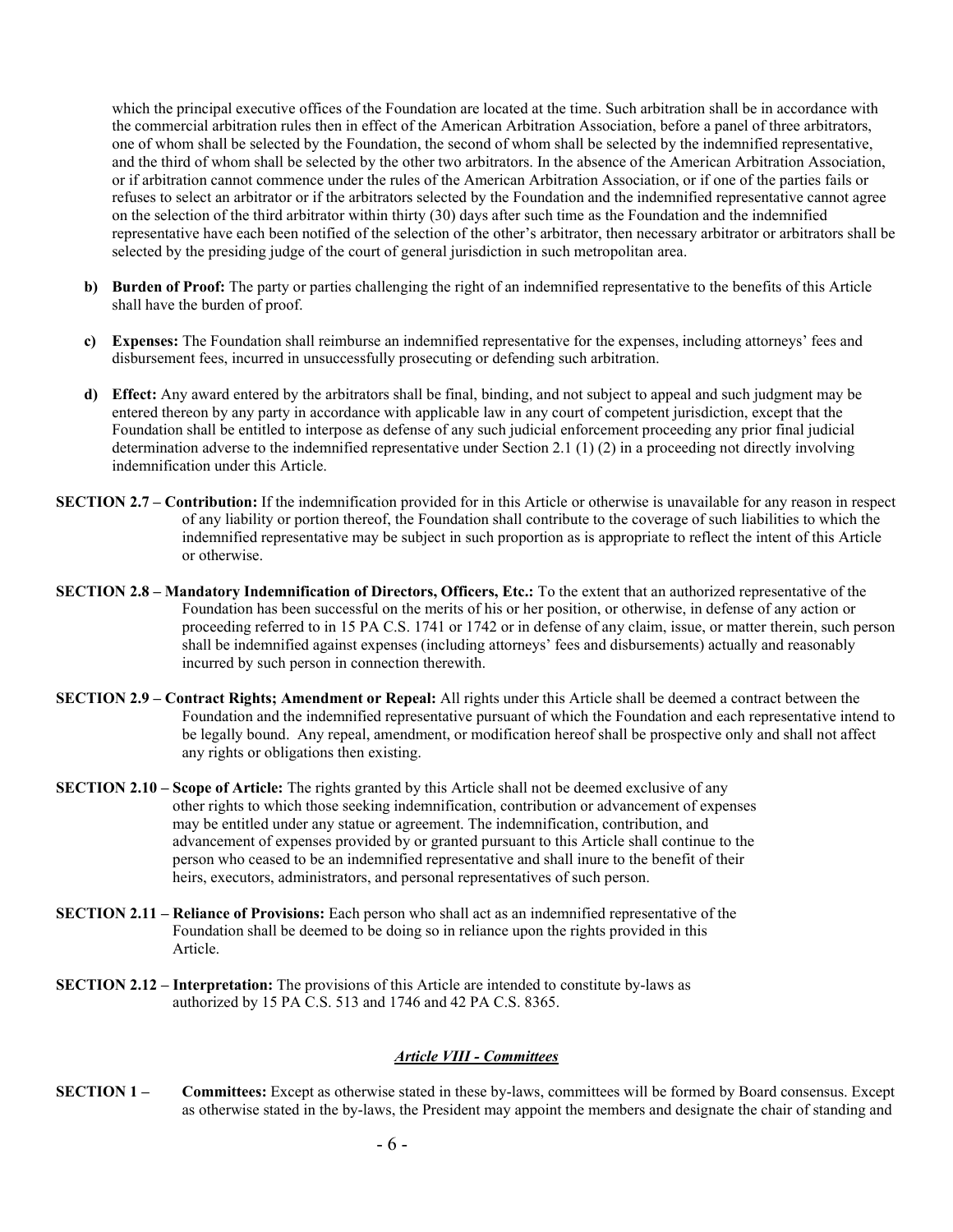other committees as necessary, or the chair may be elected by the committee members. Committees shall serve at the pleasure of the Board under such rules and regulations as the Board may approve. Committees must contain at least one representative from the Board of Directors, and may include persons who are not members of the Board. All action taken by committees shall be subject to ratification by the Board.

- **SECTION 2 Executive Committee:** There shall be an executive committee composed of the officers and selected Board members of the Foundation.
- **SECTION 3 Standing Committee:** Standing committees shall include at least the following**: Governance, Finance, Allocations, Fund Development, Public Relations/Marketing/Communications, and Alumni.**
- **SECTION 4 Other Committees:** The Board may combine, create additional and subdivide committees as needed.

### *Article IX - Meetings*

- **SECTION 1 Annual Meeting:** The annual meeting of the Board of Directors shall be held in the month of June at such time, date, and place as the Board of Directors shall determine. The annual budget for the upcoming fiscal year shall be approved at the annual meeting.
- **SECTION 2 Regular Meetings:** Regular meetings will be held at least six (6) times per year between September and May. In addition to the annual meeting, regular meetings of the Board of Directors shall be at such time, date, and place, as the Board of Directors shall determine. Financial reports will be reviewed at regular meetings.
- **SECTION 3 Special Meetings:** Special meetings will be held at the request of the President or a majority of the Directors in office whenever there is business that must be acted upon before the next regularly scheduled meeting. Notice of special meetings shall be given to the Board of Directors no less than three (3) days before the meeting. All other requirements of regular meetings shall be in effect for special meetings. No business may be transacted at a special meeting that was not contained in the notice of such meeting.
- **SECTION 4 Executive Committee Meetings:** Executive Committee meetings may be held between scheduled Board meetings. The Executive Committee may also meet at the call of the President or any two officers to conduct business of the Foundation between meetings of the Board.
- **SECTION 5 Committee Meetings:** Committee meetings shall be held as necessary at the determination of the chair of the committee or the Board representative.
- **SECTION 6 Action in Lieu of a Meeting:** Any Board action required or permitted to be taken by the Board may be taken without a meeting, if two-thirds (2/3) of all members of the Board shall consent to such action in writing. Such written consent shall be made a part of the Minutes of the proceedings. Such action by written consent shall have the same force and effect as the same vote of the directors at a duly convened meeting.
- **SECTION 7 Virtual Participation:** One or more Directors or Members may participate in a meeting of the Board or of a committee of the Board by means of a conference telephone or similar equipment by means of which all persons participating in the meeting can hear all participants.

# *Article X - Annual Report*

- **SECTION 1 Financial Report:** Within one hundred twenty (120) days after the close of the fiscal year of this corporation, the Executive Director or Finance Committee shall present annually to the Board of Directors of the Foundation a report showing in appropriate detail the following, which shall then be filed with the Minutes of the meeting of the Board and available to Members:
	- a. The assets and liabilities, including the trust funds of the Foundation as of the end of the fiscal year immediately preceding the date of the report.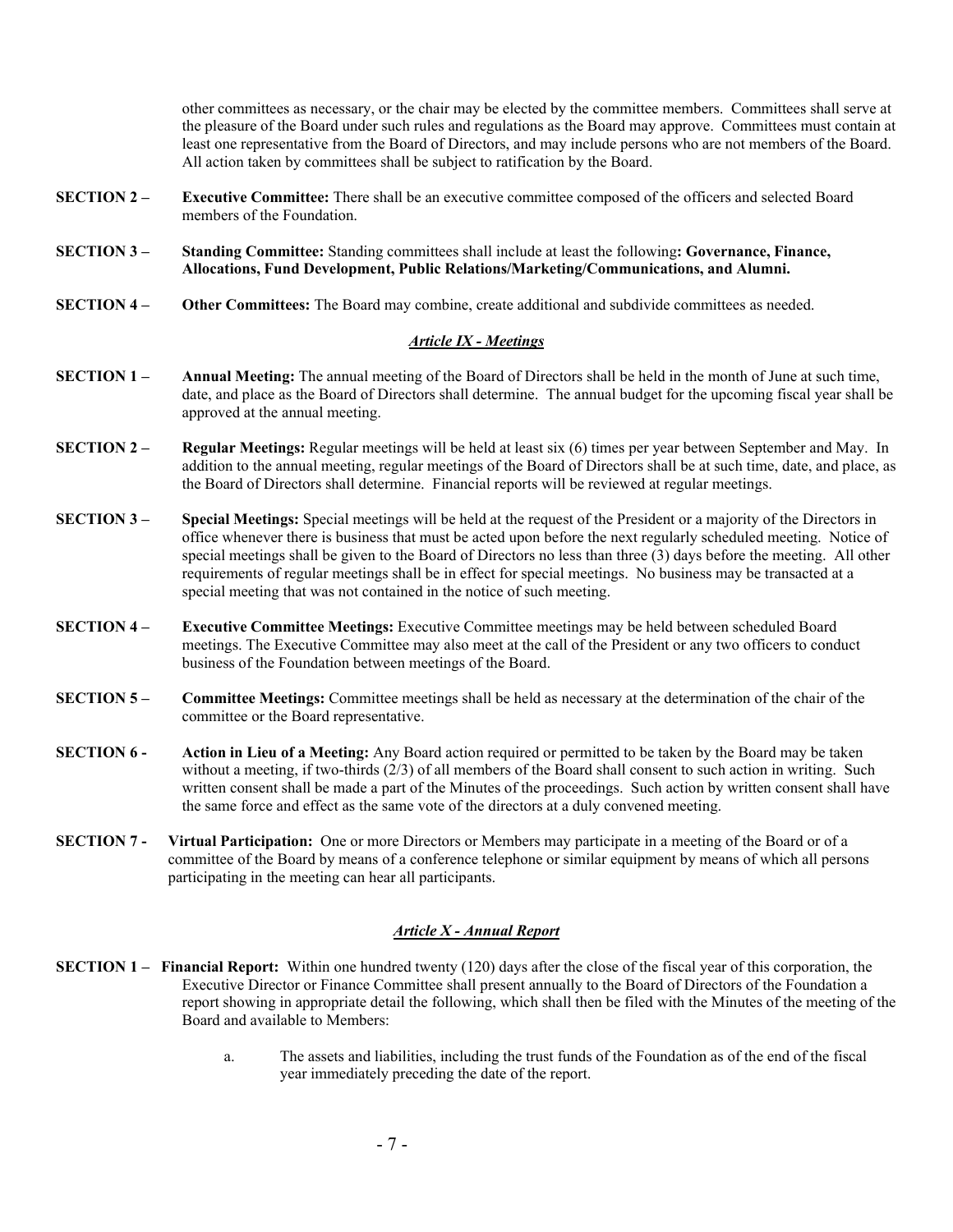- b. The principal changes in assets and liabilities of the Foundation, including trust funds, during the year immediately preceding the date of the report.
- c. The revenue of receipts of the Foundation, both unrestricted and restricted, to particular purposes of the year immediately preceding the date of the report, including separate data with respect to each trust fund held by or for the corporation.
- d. The expenses or disbursements of the Foundation, for both general and restricted purposes, during the year immediately preceding the date of the report, including separate data with respect to each trust fund held by or for the Foundation.
- e. The number of Members of the Foundation as of the date of the report, together with a statement of increase or decrease in such number during the year immediately preceding the date of the report and a statement of the place where the names and addresses of the current Members may be found.

# *Article XI - Operations*

**SECTION 1 – Fiscal Year:** The fiscal year of the Foundation shall extend from July 1<sup>st</sup> to June 30<sup>th</sup>.

- **SECTION 2 Records Retention and Access**: There shall be kept at the registered office or other appointed offices a record of the proceedings of the Directors and Members, the By-Laws, and all policies, including all amendments or alterations thereto to date. Annual Reports and a register of the membership shall also be kept, giving the names of the Members and their respective addresses. Directors and Members have a right to examine the records.
- **SECTION 3 Stocks**: The Foundation shall not have or issue shares of stock. No dividend shall be paid, and no part of the income shall be distributed to its Directors or Members.

### *Article XII - Contributions, Investment, Asset Protection, And Allocations*

#### **SECTION 1** – **Contributions:**

.

The Foundation shall accept contributions, gifts, grants, or in-kind services at the discretion of the Foundation. It will not accept gifts that do not comply with the purpose and mission of the Foundation. Real property, personal property, in-kind gifts, non-liquid securities, and contributions whose sources are not transparent or whose use is restricted in some manner, must be reviewed prior to acceptance due to the special obligations raised or liabilities they may pose for the Foundation. Any designated gift, if accepted by the Foundation, shall be used only for the purposes for which it has been designated except as noted below. The Board is empowered to reject any gifts which it deems inappropriate. The Foundation will respect the intent of the donor relating to gifts for restricted purposes and those relating to the desire to remain anonymous. With respect to anonymous gifts, information about the donor will be restricted to the Board of Directors and only those staff members with a need to know.

The Foundation will provide acknowledgments to donors meeting requirements and refrain from providing advice about the tax or other treatment of gifts and will encourage donors to seek guidance from their own professional advisors if they are requesting assistance with tax or other treatment of gift.

The Foundation shall have the power, from time to time, to designate various funding divisions of contributions for the purpose of separately identifying and safeguarding the assets contributed by various donors to such divisions. This will be done to insure the application of such assets and/or the income there-from for the purposes for which such divisions are created and for which contributions are made. Notwithstanding the foregoing, upon the unanimous vote of the Directors of the Foundation, a portion or all of the assets of any funding division may, at any time in the future, be transferred to another funding division, if it is determined that the original purposes of such funding division cannot reasonably be carried out with the assets allocated thereto. Among the funding divisions to be established by the Foundation shall be the General Fund, which shall be a general division for accumulation of assets contributed by donors to the Foundation without specific designation. By way of example only, other funding divisions which might be established by the Foundation could include: a division for the funding of programs and equipment relating to computer technology; a division for funding the purchase of